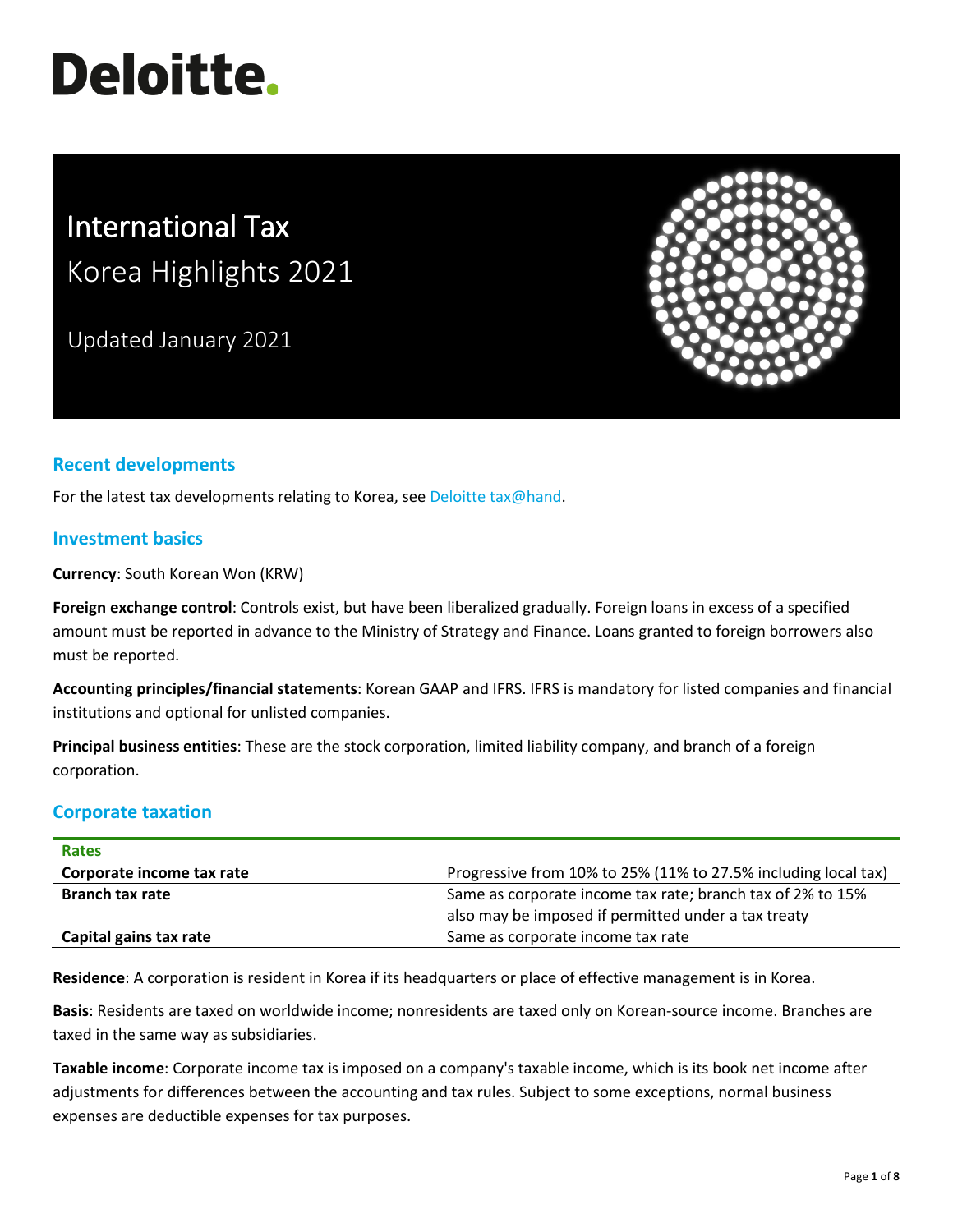**Taxation of dividends**: The dividends received deduction (DRD) is available for dividend income received by a Korean resident company from another Korean company. The DRD ratio ranges from 30% to 100% depending on whether the parent company is a qualified holding company under Korean law and the ownership percentage of the parent company. Dividends received from a foreign company are, in principle, subject to corporate income tax in Korea, but the recipient company may be eligible for an indirect foreign tax credit for foreign income tax paid by the foreign company in its country of residence.

**Capital gains**: Capital gains (or losses) generally are reflected in taxable income subject to corporate income tax. Koreansource capital gains derived by a nonresident are taxed at the lesser of 11% (including the local surtax) of the sales proceeds received or 22% (including the local surtax) of the gains realized.

**Losses:** Losses may be carried forward for up to 15 years for corporate income tax returns filed on or after 1 January 2021; previously the limit was 10 years. Domestic companies (other than small and medium-sized enterprises (SMEs) and companies implementing turnaround plans) and foreign companies may utilize their tax loss carryforwards to set off only 60% of the taxable income for a fiscal year. SMEs may carry losses back for one year.

**Rate**: The tax rate (excluding local tax) is 10% on the first KRW 200 million of taxable income, 20% on taxable income over KRW 200 million up to KRW 20 billion, 22% on taxable income over KRW 20 billion up to KRW 300 billion, and 25% on taxable income over KRW 300 billion.

**Surtax:** The local income tax rate is 1% on the first KRW 200 million of taxable income, 2% on taxable income over KRW 200 million up to KRW 20 billion, 2.2% on taxable income over KRW 20 billion up to KRW 300 billion, and 2.5% on taxable income over KRW 300 billion.

**Alternative minimum tax**: Corporate taxpayers are subject to a minimum tax that is imposed at a rate of 10% on taxable income up to KRW 10 billion, 12% on taxable income over KRW 10 billion up to KRW 100 billion, and 17% on taxable income over KRW 100 billion. The rate is 7% for SMEs.

**Foreign tax relief**: A Korean resident subject to tax in Korea and overseas is entitled to a foreign tax credit for foreign tax paid in respect of income earned overseas. The credit is limited to the amount of tax payable in Korea on the foreignsource income.

**Participation exemption**: There is no participation exemption but see "Taxation of dividends," above.

**Holding company regime**: Holding companies are regulated under the Monopoly Regulation and Fair Trade Act, and qualifying holding companies under the law may be granted a higher DRD. See "Taxation of dividends," above.

**Incentives**: Various types of tax credit and exemption are available, such as an investment tax credit, R&D tax credit, SME tax exemption, etc., provided the requirements in the Tax Incentive Limitation Law are met.

**Other**: Under a special COVID-19 relief measure, SMEs located in a designated disaster area may deduct up to 60% of their corporate income taxes arising in the tax year that includes 30 June 2020. This enhanced tax reduction is capped at KRW 200 million provided the number of full-time employees does not decrease compared to the prior year.

# **Compliance for corporations**

**Tax year**: A company's tax year is its accounting period as specified in the articles of incorporation. This normally is a 12 month period. The tax year cannot exceed 12 months.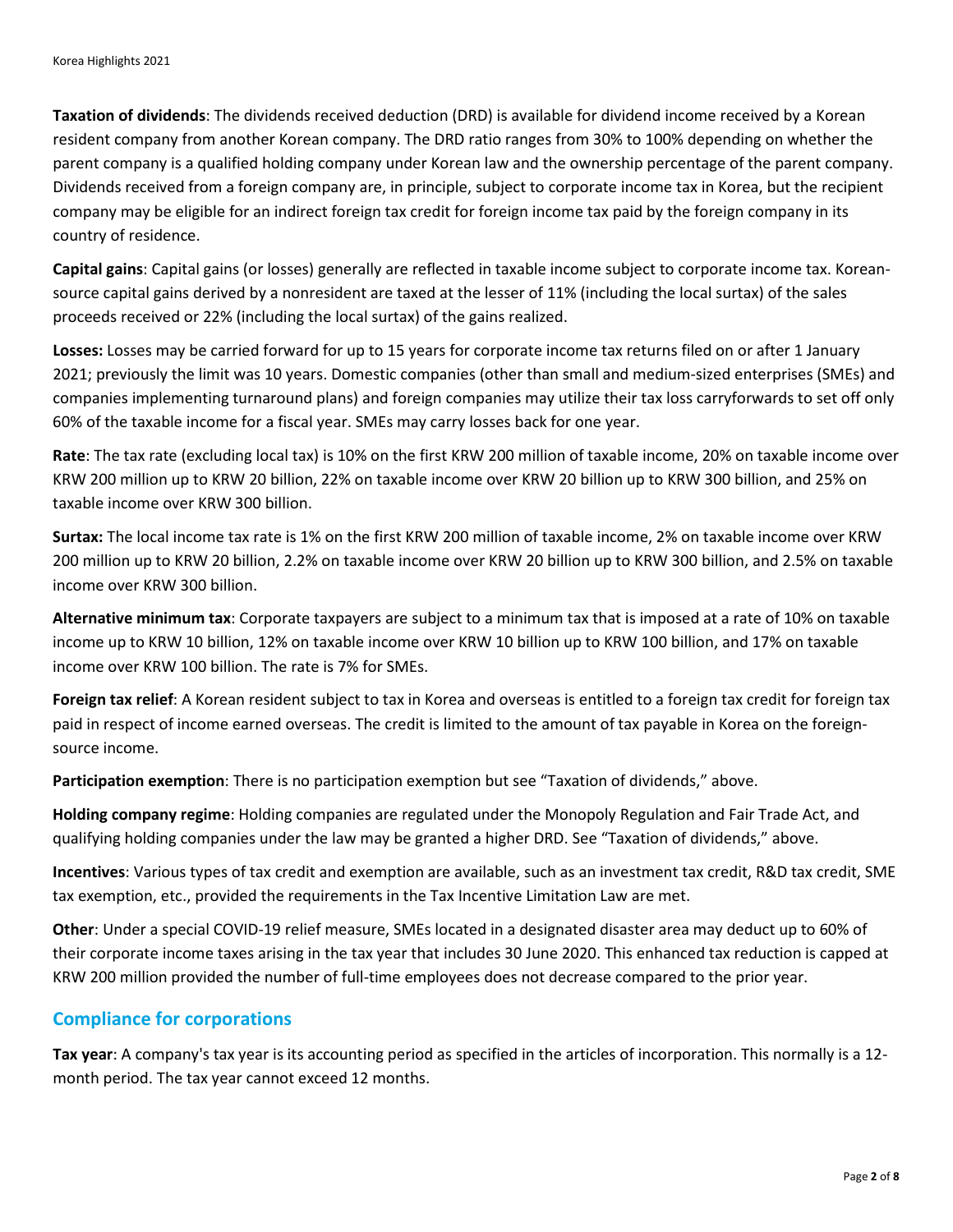**Consolidated returns**: A consolidated return system is available for a parent company and its 100% directly or indirectly owned domestic subsidiaries.

**Filing and payment**: Korea operates a self-assessment system. If the business year is longer than six months, advance tax must be paid for the first six-month period of the business year, based on 50% of the previous year's tax liability or the actual financial performance for the six-month period. Filing and payment of advance tax must be made within two months after the first six-month period (however, filing and payment requirements are waived for SMEs if 50% of the previous year's tax liability was less than KRW 300,000). Companies must file a year-end income tax return within three months (four months for companies filing a consolidated tax return) after the end of a fiscal year and attach the balance sheet, income statement, statement of appropriation of retained earnings (or statement of disposition of deficit), and other relevant documents. A branch of a foreign corporation may be granted an extension of time to file its tax return in certain cases. Domestic companies subject to mandatory external audit may be granted a one-month extension for filing in certain cases.

**Penalties**: Penalties and interest may be imposed for late filing or failure to file a return and for the understatement of taxable income.

**Rulings**: The tax authorities may issue a private tax ruling in response to a taxpayer's inquiry as to the interpretation/application of the tax law. An advance ruling system also is in place.

| <b>Rates</b>               |                                            |                                   |
|----------------------------|--------------------------------------------|-----------------------------------|
| Individual income tax rate | <b>Taxable income</b>                      | Rate (not including local surtax) |
|                            | Up to KRW 12 million                       | 6%                                |
|                            | Over KRW 12 million up to KRW 46 million   | 15%                               |
|                            | Over KRW 46 million up to KRW 88 million   | 24%                               |
|                            | Over KRW 88 million up to KRW 150 million  | 35%                               |
|                            | Over KRW 150 million up to KRW 300 million | 38%                               |
|                            | Over KRW 300 million up to KRW 500 million | 40%                               |
|                            | Over KRW 500 million up to KRW 1 billion   | 42%                               |
|                            | Over KRW 1 billion                         | 45%                               |
| Capital gains tax rate     |                                            | Varies                            |

# **Individual taxation**

**Residence:** An individual who has a domicile or place of residence in Korea for at least 183 days during the tax year generally is deemed to be resident in Korea. Individuals normally are considered resident upon arrival in Korea if their occupation generally would require them to reside in Korea for 183 days or more, or if their family accompanies them to Korea and the individuals have substantial assets (e.g., household property) in Korea.

**Basis:** Residents generally are subject to tax on worldwide income. However, with respect to foreign-source income, short-term resident foreigners whose total period in Korea does not exceed five out of the past 10 years are taxed only on foreign-source income paid in or remitted to Korea. Other nonresidents are taxed only on Korean-source income.

**Taxable income**: Taxable income comprises wages and salaries, dividends, interest income, rental income, business income, pension income, severance income, and other income.

**Rates**: Progressive rates of 6% up to 45% apply (6.6% up to 49.5%, including the 10% local surtax).

**Capital gains**: Capital gains are taxed separately, with the rate depending on the type of asset, holding period, etc.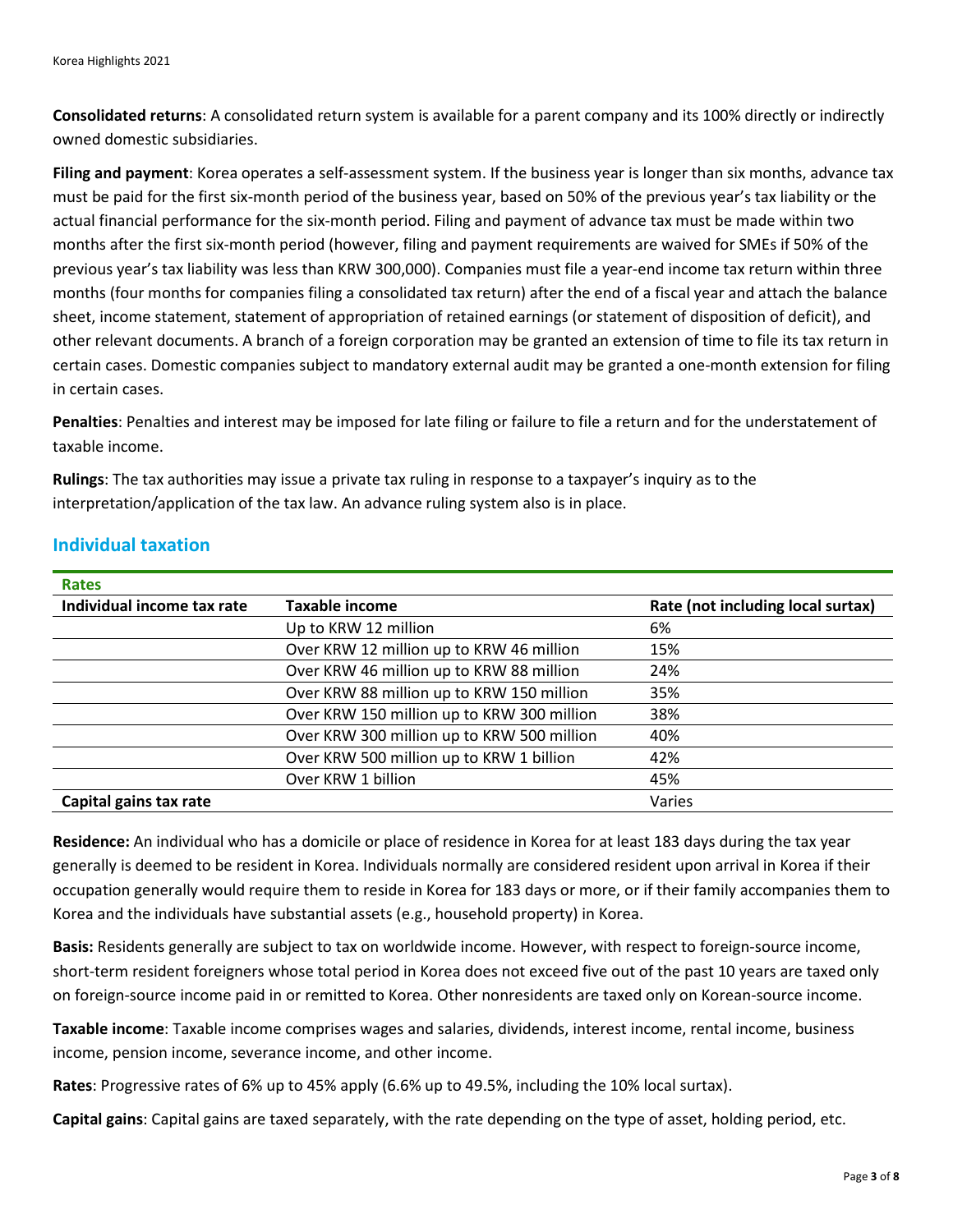**Deductions and allowances**: Various deductions, allowances, and credits are permitted, including an earned income deduction, credits for qualifying medical expenses, certain educational expenses, certain charitable donations, etc.

**Foreign tax relief**: A Korean resident subject to tax in Korea and overseas is entitled to a foreign tax credit for foreign tax paid in respect of income earned overseas. The credit is limited to the amount of tax payable in Korea on the foreignsource income.

# **Compliance for individuals**

**Tax year**: The tax year is the calendar year.

**Filing status:** No provisions exist for married couples to file a joint return.

**Filing and payment**: Residents generally are required to file an individual income tax return and pay the tax due on such income before 31 May of the following year or before their permanent departure from Korea. A taxpayer who receives only salary or severance income may not be required to file a return, since employers are required to withhold income tax at source on such income on a monthly basis and finalize the employee's tax liability in February of the following calendar year.

**Penalties**: Penalties and interest may be imposed for late filing or failure to file a return and for the understatement of taxable income.

**Rulings**: The tax authorities may issue a private tax ruling in response to a taxpayer's inquiry as to the interpretation/application of the tax law. An advance ruling system also is in place.

| Rates (excluding 10% local surtax) |         |                  |         |                     |  |
|------------------------------------|---------|------------------|---------|---------------------|--|
| Type of payment                    |         | <b>Residents</b> |         | <b>Nonresidents</b> |  |
|                                    | Company | Individual       | Company | <b>Individual</b>   |  |
| <b>Dividends</b>                   | 0%      | 14%              | 20%     | 20%                 |  |
| <b>Interest</b>                    | 14%/20% | 14%/20%          | 14%/20% | 14%/20%             |  |
| <b>Royalties</b>                   | 0%      | Varies           | 20%     | 20%                 |  |
| <b>Fees for technical services</b> | 0%      | Varies           | 20%     | 20%                 |  |

#### **Withholding tax**

**Dividends**: No withholding tax is imposed on dividends paid to a domestic company. Dividends paid to a resident individual are subject to a 14% withholding tax (15.4% including the local surtax). Dividends paid to a nonresident company or individual are subject to a 20% withholding tax (22% including the local surtax). The rate for nonresidents may be reduced under a tax treaty, although withholding at the domestic rate rather than the treaty rate may be required for certain payments to jurisdictions regarded as tax havens.

**Interest**: Interest on a loan, other than a loan obtained from a financial institution, paid to a resident or nonresident company or individual is subject to a 20% withholding tax (22% including the local surtax). Interest on bonds and loans obtained from financial institutions is subject to a 14% withholding tax (15.4% including the local surtax). The rate for nonresidents may be reduced under a tax treaty, although withholding at the domestic rate rather than the treaty rate may be required for certain payments to jurisdictions regarded as tax havens.

**Royalties**: No withholding tax is imposed on royalties paid to a domestic company. The domestic individual income tax law does not specifically cover the treatment of income from royalties, so royalties paid to resident individuals are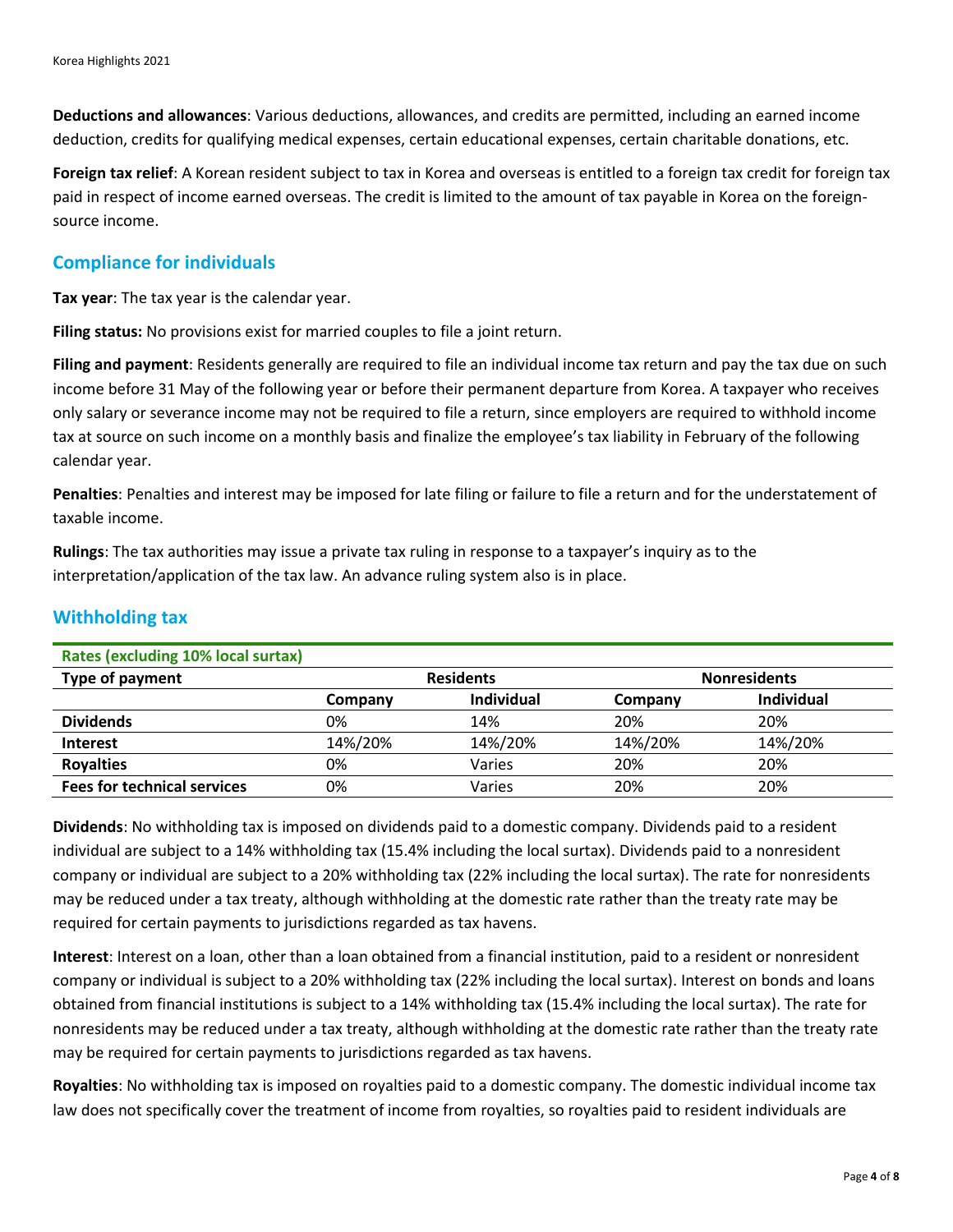subject to withholding tax at various rates, depending on the nature of the income (business income or other income; for other income, the type of rights, e.g., a copyright, know-how, etc. also is relevant). Royalties paid to a nonresident company or individual are subject to a 20% withholding tax (22% including the local surtax). The rate for nonresidents may be reduced under a treaty, although withholding at the domestic rate rather than treaty rate may be required for certain payments to jurisdictions regarded as tax havens.

**Fees for technical services**: No withholding tax is imposed on fees for technical services paid to a domestic company. The domestic individual income tax law does not specifically cover the treatment of income from fees for technical services, so fees paid to resident individuals are subject to withholding tax at various rates depending on the nature of the income (business income, salary income, or other income). Services rendered by a nonresident company or individual in Korea generally are classified as personal services income and subject to a 20% withholding tax (22% including the local surtax). Technical service fees for any transfer of technical information or know-how may be classified as a royalty. In this case, the rate for nonresidents may be reduced under a treaty, although withholding at the domestic rate rather than the treaty rate may be required for certain payments to jurisdictions regarded as tax havens.

**Branch remittance tax**: In general, there is no branch remittance tax. However, a branch tax ranging from 2% to 15% of after-tax profits less deemed reinvested capital may be imposed if a tax treaty between Korea and the country in which the branch's head office is resident allows Korea to impose the branch tax.

# **Anti-avoidance rules**

**Transfer pricing**: Transactions with overseas related parties must be made on arm's length terms. The following transfer pricing-related information must be disclosed when filing a corporate income tax return (within 60 days after the business year-end for returns filed on or after 1 January 2021): (i) a report on the selected transfer pricing method and the reason for its selection, (ii) a schedule of the taxpayer's international transactions with foreign related parties, and (iii) a summary income statement for foreign related parties.

Domestic companies and permanent establishments of a foreign company that have annual sales of more than KRW 100 billion and a transaction volume with foreign related parties of more than KRW 50 billion per year are required to submit additional transfer pricing documentation (i.e., a comprehensive report on cross-border transactions, including a master file and a local file), which provides organization/management information, cross-border transaction information, and various business/intangible asset/financial/tax information, etc.

In addition, Korean tax law requires country-by-country (CbC) reporting and the CbC report must be submitted within 12 months of the fiscal year-end.

Both unilateral and bilateral advance pricing agreements are available.

**Interest deduction limitations**: Where a foreign-invested company borrows from a foreign controlling shareholder (FCS) or a third party with a guarantee from the FCS, and the borrowing exceeds 200% (600% for financial companies) of the borrower's equity (or contributed capital if greater than equity), the interest expense on the debt exceeding 200% (600%) of the borrower's equity (or contributed capital) is not deductible.

Deductions of interest expense on borrowings from an FCS are limited to 30% of adjusted taxable income. When applying this rule alongside the above interest deduction limitation rule, a Korean company is required to apply the rule that results in the lower interest deduction.

**Controlled foreign companies**: Where a Korean resident owns 10% or more of the issued shares in a foreign company and the average effective income tax rate of the foreign company for the most recent three consecutive years is 15% or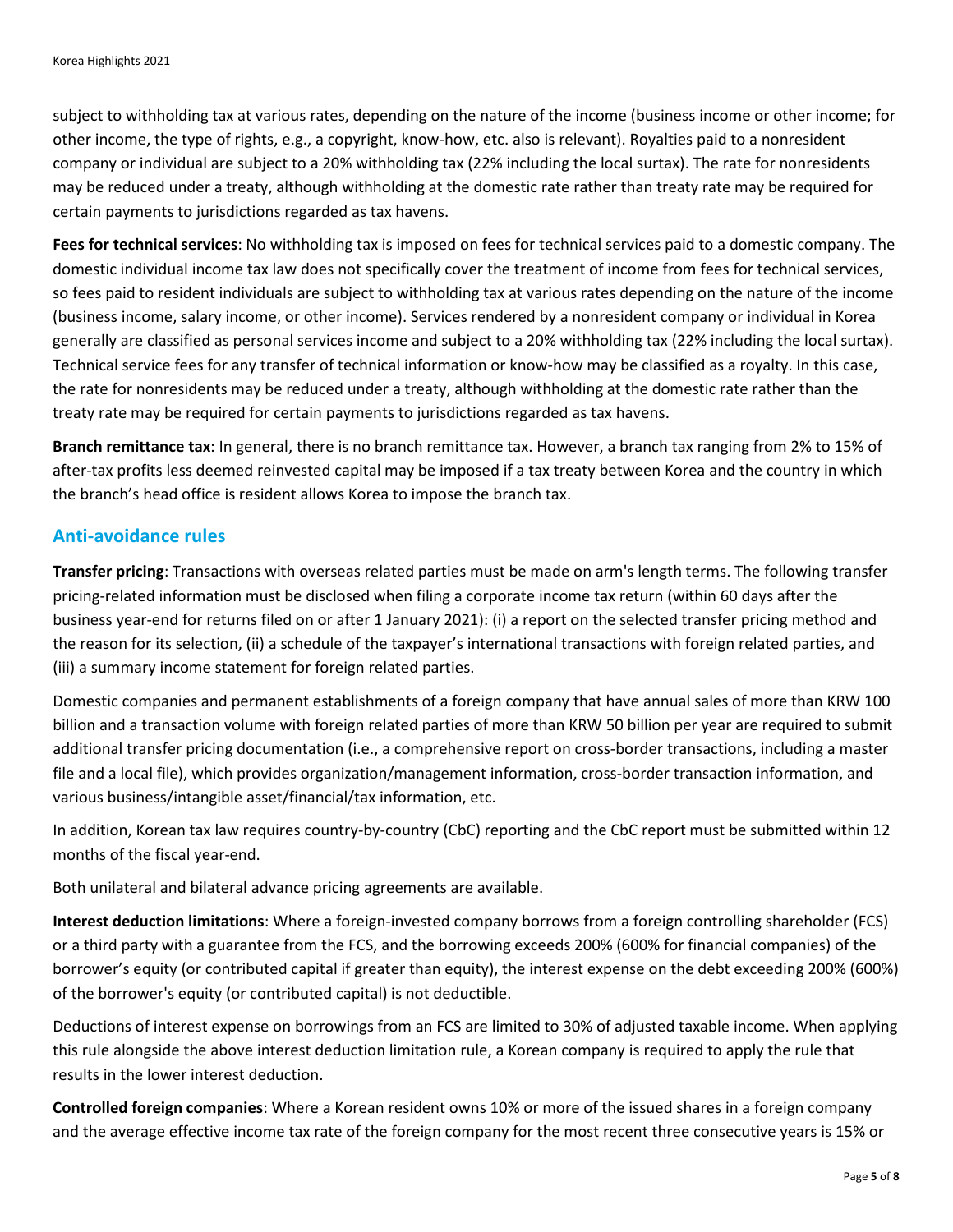less, the Korean resident is deemed to have received a dividend equal to the foreign company's "deemed distributable retained earnings" multiplied by the Korean resident's shareholding ratio, even though there has been no actual distribution of such retained earnings to the Korean resident.

**Hybrids**: In the case of cross-border transactions involving hybrid financial instruments, an expense is deductible in Korea only if the corresponding income is taxed in the other jurisdiction.

**Economic substance requirements**: There are no economic substance requirements specified in the current tax law.

**Disclosure requirements**: See "Transfer pricing," above.

**Exit tax**: Exit tax applies to tax resident individuals permanently leaving Korea who (i) have been resident in Korea for at least five out of the previous 10 years, and (ii) are major shareholders of a Korean company. If exit tax applies, the individual is deemed to have disposed of the relevant shares and the deemed gain is subject to capital gains tax. The tax payment can be deferred for five years if a tax agent is appointed or collateral is provided. No exit tax applies for corporations.

**General anti-avoidance rule**: The tax authorities are empowered to make adjustments to the pricing of transactions between related parties to reflect the arm's length price.

**Other**: The substance-over-form principle applies to transactions between Korean and foreign entities. The principle is applied in the case of treaty shopping.

# **Value added tax**

| <b>Rates</b>         |     |
|----------------------|-----|
| <b>Standard rate</b> | 10% |
| <b>Reduced rate</b>  | 0%  |

**Taxable transactions**: VAT is imposed on the supply of goods and provision of services. VAT applies to foreign suppliers that provide electronic services (e.g., games, audio or video files, software, etc. activated through mobile communication devices or computers) to persons (other than tax-registered businesses) in Korea using information communication networks. The scope of electronic services also includes cloud computing, advertising services, and other "agency services" provided to allow a person to use an asset located in Korea (e.g., a residential property).

**Rates**: The standard VAT rate is 10%. A zero rate applies to exports, services rendered outside Korea, etc.

**Registration**: All domestic businesses supplying taxable goods or services must register with the tax authorities for VAT purposes. Foreign suppliers that provide electronic services via information communication networks should access the National Tax Service (NTS) website and apply for simplified registration of the business with the NTS.

**Filing and payment**: Filing and payment generally are made on a quarterly basis, but monthly filing is permitted for early VAT refunds if the goods or services provided by the business are zero-rated for VAT purposes.

**Other**: Under special COVID-19 relief measures, small businesses may qualify for various VAT reductions, temporary VAT exemptions, etc.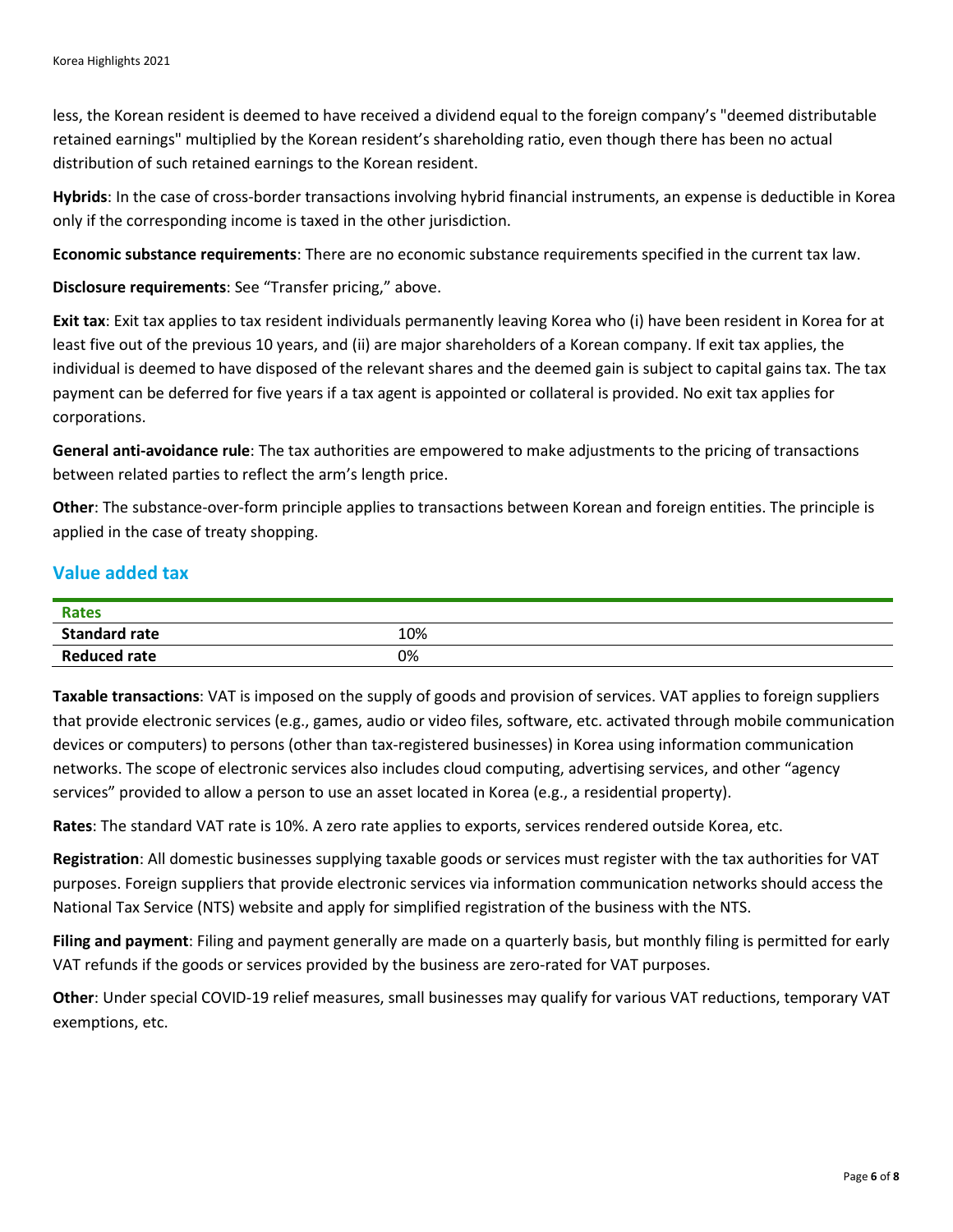#### **Other taxes on corporations and individuals**

Unless otherwise stated, the taxes in this section apply both to companies and individuals and are imposed at the national level.

**Social security**: Employers and employees must make social security contributions (i.e., national pension, medical insurance, unemployment insurance, and industrial injury compensation insurance) to the relevant social security authorities. The social security contribution rates vary depending upon number of employees and the industry.

**Payroll tax**: A company must withhold taxes on salary paid to its employees.

**Capital duty:** A capital registration tax of 0.48%, including the local surtax, is imposed when a company registers its incorporation or capital increase with the court registry. The capital registration tax rate for a company incorporated in the Seoul Metropolitan Area triples to 1.44%.

**Real property tax**: A company or individual that owns land, buildings, ships, and/or aircraft at a certain assessment date is subject to property tax on such assets. The tax rates range from 0.1% to 4% depending on the type of property. A company or individual that owns real estate, such as land or residential buildings, is subject to the comprehensive real estate tax in addition to the local property tax.

**Transfer tax:** Securities transaction tax is imposed on the transferor of shares at 0.45% (0.43% from 1 January 2021 through 31 December 2022) of the share transfer price. The rate is reduced to 0.1% or 0.25% (0.23% from 1 January 2021 through 31 December 2022), depending on the stock market, where listed shares are transferred.

**Stamp duty**: Stamp tax is imposed on agreements relating to the creation, transfer, or alteration of rights.

**Other**: A company acquiring real estate, motor vehicles, heavy equipment, and certain other items must pay acquisition tax, generally at 4.6%, including the local surtax.

**Net wealth/net worth tax**: There is no net wealth or net worth tax.

**Inheritance/estate tax**: Inheritance tax is imposed on the beneficiary at progressive rates up to 50%.

**Tax treaties:** Korea has tax treaties with more than 90 countries. The OECD multilateral instrument (MLI) entered into force for Korea on 1 September 2020. For further information on Korea's tax treaty network, visi[t Deloitte International](https://www.dits.deloitte.com/#Jurisdiction/70)  [Tax Source.](https://www.dits.deloitte.com/#Jurisdiction/70)

**Tax authorities:** National Tax Service

Contact us:

**Young Pil Kim** Email: [youngpkim@deloitte.com](mailto:youngpkim@deloitte.com)